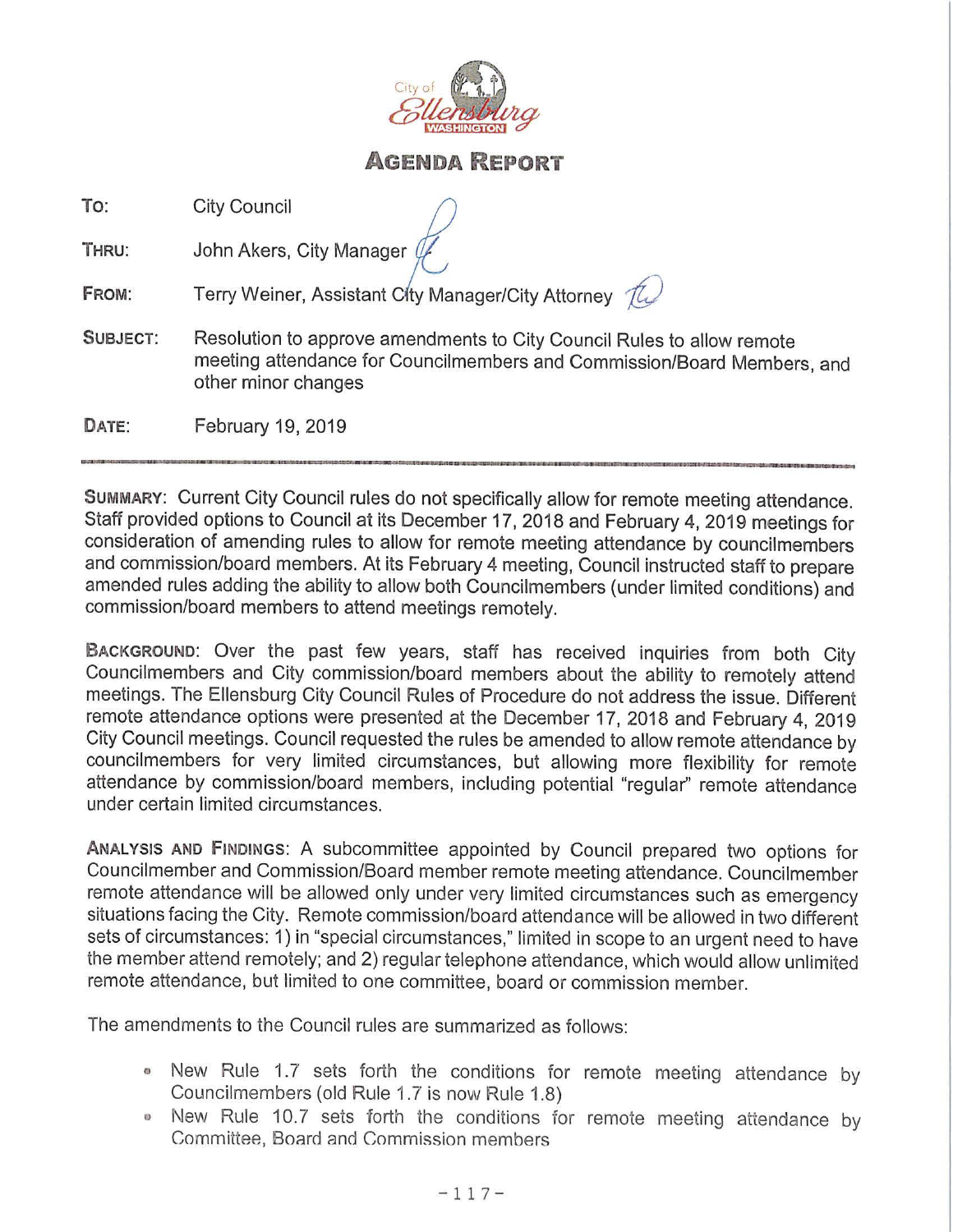In addition, staff has made the following changes to bring the Council rules current, which are all shown in Exhibit A:

- The order of Rules 4.5 (Consent agenda) and 4.6 (Approval of regular agenda) was switched because of the change voted on by Council in 2017, but not yet updated in the rules. Some of the wording was also amended for better flow
- A reference in Rule 9.3(c) regarding passage of ordinances was corrected from 9.5 to 9.7
- The wording in Rule 10.1 (Citizen Committees, Boards and Commissions) was changed for clarification

FISCAL IMPACT: None.

RECOMMENDATION(s): Approve the Resolution amending the Ellensburg City Council Rules of Procedure to allow for remote attendance by City Councilmembers as well as commission, board and committee members.

#### Attachmemts: 1. Exhibit A – legislative versions of selected amended rules 2. Resolution to approve amendments to Ellensburg City Council Rules of Procedure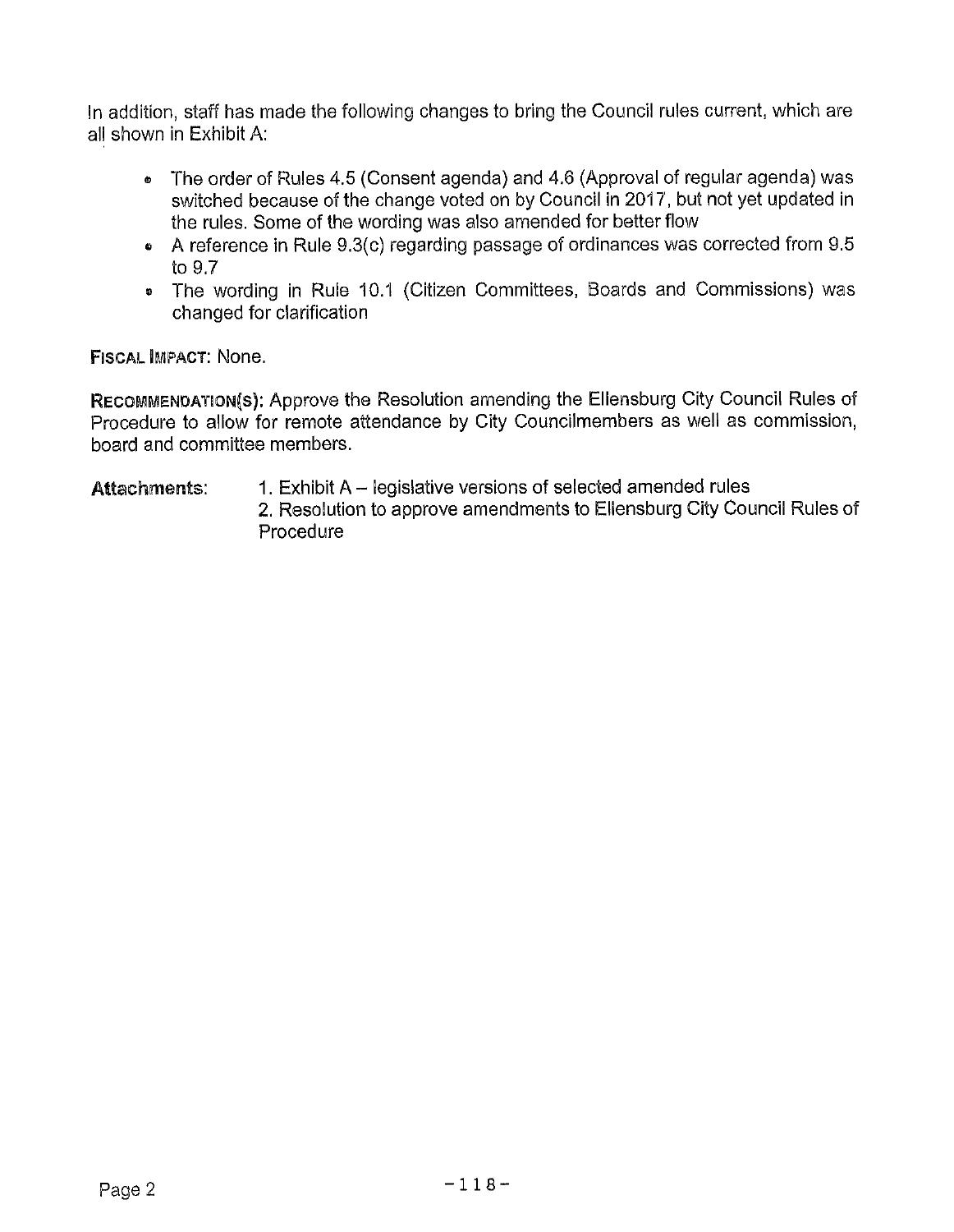# **EXHIBIT A**

# New Rule 1.7

1.7 **Remote Attendance.** Councilmembers may appear at a Council meeting via video conferencing or telephone ("remote attendance") under limited circumstances. Remote attendance is for the benefit of the City of Ellensburg and not for the benefit of an individual Councilmember. Remote attendance may occur as follows:

a. The Mayor may approve a Councilmember's appearance at a Council meeting via remote attendance when action on a measure to be voted on cannot be delayed but rather requires immediate action or remedy and one or more of the following circumstances exists:

Due to fire, flood, earthquake, or other emergency, there is a need for action by Council to meet the emergency:

2. A vote of the Council of the whole is required for action; or<br>3. A unanimous vote of the whole Council is required for pas

A unanimous vote of the whole Council is required for passage

of a measure.

Remote attendance shall not be allowed during any quasi-judicial. legislative or appeal hearing. although such attendance may be allowed for the remainder of the meeting.

#### Amended Rule 4.5 (moved from old Rule 4.6)

### 4.5 **Approval of regular agenda.**

The Presiding Officer may, with the concurrence of the Councilmembers by majority vote, take agenda items out of order. The agenda may be amended upon majority vote of the Councilmembers.

b. Because adoption of any item on the consent agenda, as provided in Rule 4.6. implies unanimous consent, any member of the Council shall have the right to remove any item from the consent agenda. Therefore, prior to the vote on the motion to adopt the consent regular agenda, the Presiding Officer shall inquire if any Councilmember, or any member of the public with concurrence of a Councilmember wishes an item to be withdrawn from the consent agenda. If an item is withdrawn, it shall be placed at an appropriate place on the regular agenda for the current or a future meeting, to be followed by a motion to approve the consent regular agenda, as amended, by the item's removal from the consent agenda.

# Amended Rule 4.6 (moved from old Rule 4.5)

4.6 **Consent agenda.** a. The consent agenda is designed to contain items which are of a routine and non-controversial nature, including, but not limited to the following: minutes from Council, commission, and committee meetings; excused absence requests from Councilmembers; letters of resignation; approval of appropriations; resolutions which do not involve significant policy issues; routine contracts; labor agreements; and certain administrative actions, such as consideration of banner requests and such other items as may be requested for inclusion by Council or by the City Manager and approved by Council. administrative actions, such as consideration of banner requests and such other items as<br>may be requested for inclusion by Council or by the City Manager and approved by Council.<br>Any and all items on the consent agenda, un Any and all items on the consent agenda, unless either removed by request of a Councilmember or by request of a member of the public and concurred with by Council, are approved by single motion and vote of the City Council.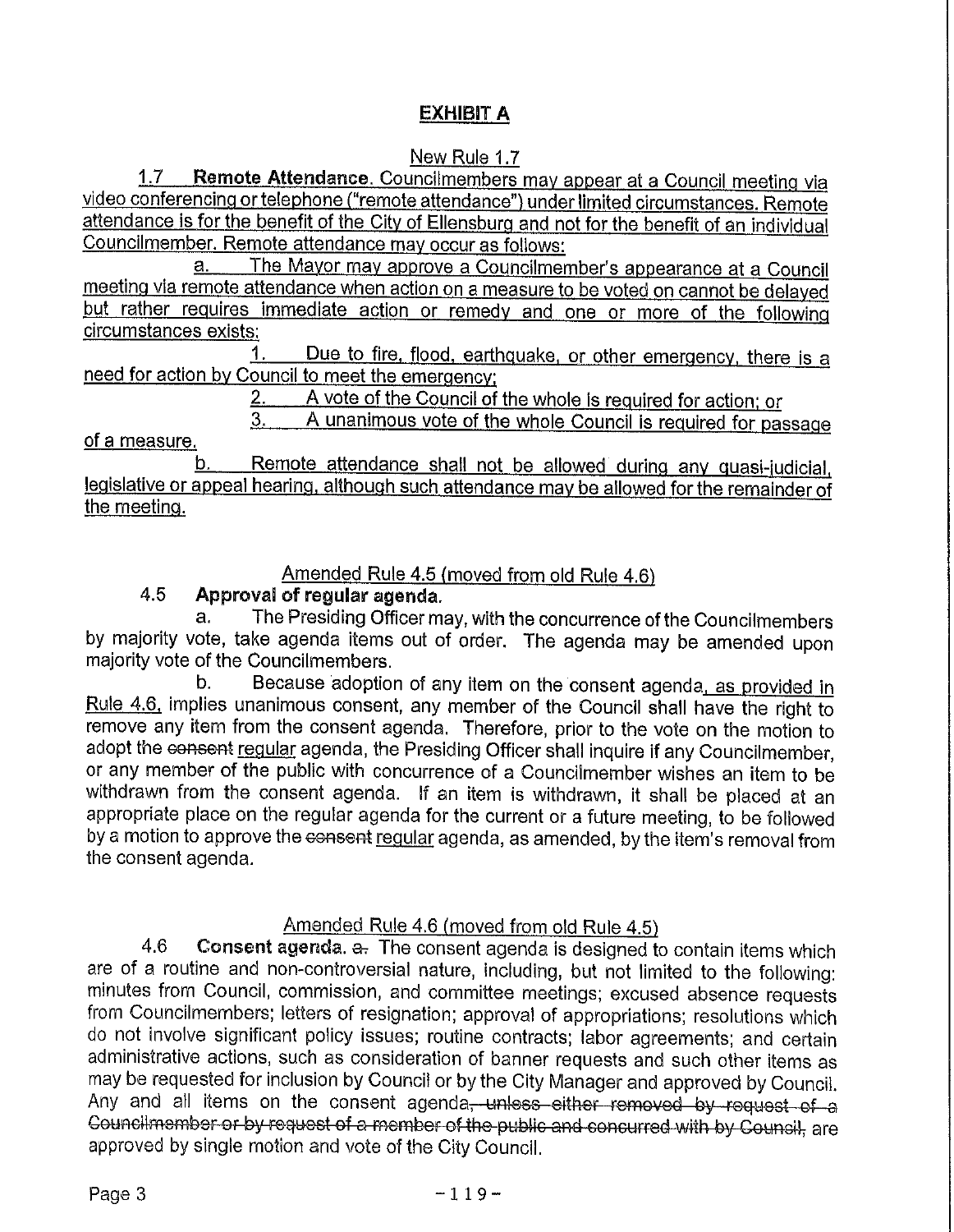#### Amended Rule 9.3(c)

c. All ordinances shall have two separate readings, each of which readings may be accomplished by a reading of the title paragraph only: provided, however, any or all of the readings may be required to be accomplished by a reading of the full text of the proposed ordinance, if the rules are waived as provided by Rule  $9.5$   $9.7$  to require such readings of the full text. When such a reading of the full text is required, upon a vote of a majority of the Council members present, it shall not be necessary to read excessive detail set forth in a particular ordinance, including but not limited to legal descriptions of land areas, and in lieu thereof an oral statement summarizing the contents so omitted may be made by the Mayor or the presiding councilmember, or by the City Clerk or other recording secretary if so directed by the Mayor or such presiding councilmember.

#### Amended Rule 10.1

10.1 Citizen Committees, Boards and Commissions. The Council may create committees, boards and commissions to assist in the conduct of the operation of city government with such duties as the Council may specify not-inconsistent consistent with the Ellensburg City Code.

### New Rule 10.7

10.7 **Remote Meeting Attendance.** There are two types of circumstances that would allow for attendance through the use of videoconferencing or telephone ("remote attendance") by a city committee. board or commission member:

a. Special circumstances. From time to time, a city committee, board or commission member will not be able to be physically present at a meeting and their absence would create a circumstance that would be of detriment to the community, Remote attendance is for the benefit of the City of Ellensburg and not for the benefit of an individual member. The procedural guidelines for permitting a member to remotely attend a meeting are as follows:

1. An agenda item is time-sensitive and remote attendance is needed for a quorum:

2. Remote attendance shall not be allowed during any quasijudicial or appeal hearing, although such participation may be allowed for the remainder of the meeting.

3. No more than two committee, board or commission members shall be allowed to remotely attend any one meeting.

4. Remote attendance should be announced by the committee, board or commission chairperson, or vice-chairperson in the absence of the chairperson, and will be reflected in the meeting minutes.

b. Regular remote attendance. From time to time, a committee, board or commission member will not be able to be consistently physically present at a city committee, board or commission meeting, but will want to be involved in the activities of the group. Remote attendance is for the benefit of the City of Ellensburg and not for the benefit of an individual member. The procedures and quidelines for permitting a committee, board or commission member to regularly attend meetings remotely are as follows:

1. A community member wantinq to serve on a citv committee, board or commission would provide significant benefit to the committee, board or commission, bul